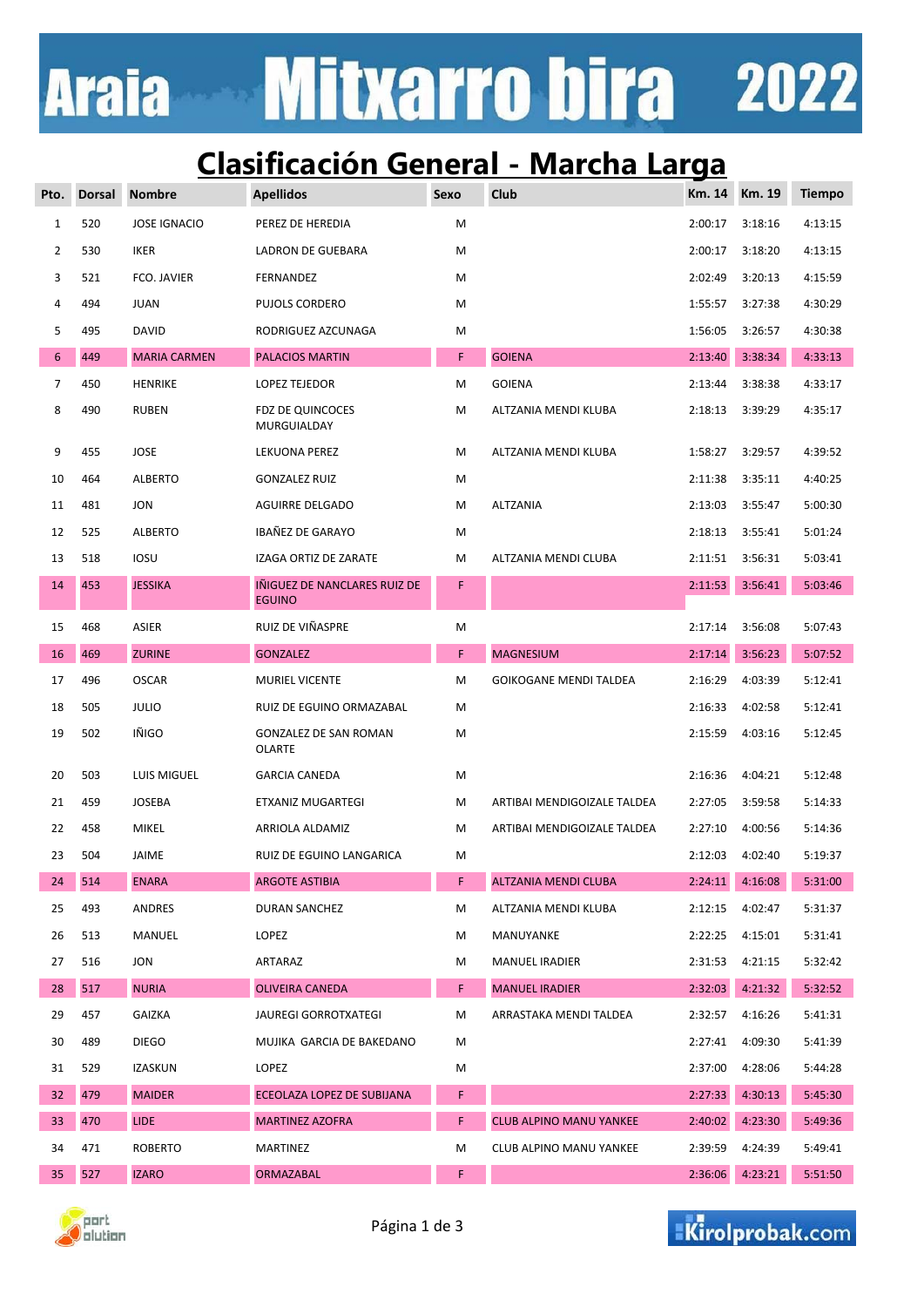# **Mitxarro bira 2022 Araia**

### **Clasificación General - Marcha Larga**

| Pto. | <b>Dorsal</b> | <b>Nombre</b>      | <b>Apellidos</b>              | Sexo | <b>Club</b>                   | Km. 14  | Km. 19  | <b>Tiempo</b> |
|------|---------------|--------------------|-------------------------------|------|-------------------------------|---------|---------|---------------|
| 36   | 474           | <b>OLATZ</b>       | <b>ALTUNA UGARTE</b>          | F    | <b>ORIXOL</b>                 | 2:40:44 | 4:27:51 | 5:52:20       |
| 37   | 473           | <b>LOREA</b>       | <b>OYANGUREN</b>              | F    |                               | 2:40:43 | 4:27:45 | 5:52:22       |
| 38   | 526           | <b>JESUS</b>       | <b>DIAZ</b>                   | M    |                               | 2:36:07 | 4:26:31 | 5:52:24       |
| 39   | 446           | <b>JESUS MARI</b>  | KORTABERRIA ANUNZIBAI         | M    | ARRASTAKA MENDI TALDEA        | 2:41:25 | 4:26:00 | 5:52:28       |
| 40   | 515           | <b>MAITE</b>       | ZUBIZARRETA MADINABEITIA      | F    | <b>BESAIDE</b>                | 2:34:45 | 4:27:48 | 5:54:42       |
| 41   | 478           | <b>AITOR</b>       | AYASTUY AYASTUY               | M    | <b>BESAIDE</b>                | 2:34:18 | 4:23:39 | 5:54:47       |
| 42   | 472           | IÑIGO              | <b>ARTETXE ARRIETA</b>        | М    | ZORNOTZA MENDI TALDEA         | 2:37:10 | 4:28:25 | 5:58:18       |
| 43   | 462           | <b>EDUARDO</b>     | ALEGRIA ANTIA                 | M    |                               | 2:36:54 | 4:32:14 | 6:02:17       |
| 44   | 456           | <b>ANA</b>         | RUIZ DE GAUNA SAEZ DE ARREGUI | F    | <b>ALTZANIA</b>               | 2:36:59 | 4:32:17 | 6:02:18       |
| 45   | 467           | <b>MARI</b>        | <b>CUEVAS CHAPARRO</b>        | F    | ALTZANIA MENDI CLUBA          | 2:36:58 | 4:32:21 | 6:02:18       |
| 46   | 451           | <b>RUBEN</b>       | ECEOLAZA                      | M    | ALTZANIA MENDI KLUBA          | 2:37:04 | 4:32:11 | 6:02:22       |
| 47   | 476           | <b>IGONE</b>       | NOGALES ARTIÑANO              | F    | <b>GOIKOGANE MENDI TALDEA</b> | 2:41:57 | 4:44:19 | 6:09:14       |
| 48   | 475           | <b>ENEKO</b>       | <b>GARAYO PEREZ</b>           | M    |                               | 2:41:55 | 4:44:19 | 6:09:15       |
| 49   | 523           | <b>JOSE</b>        | AIZPURU                       | M    |                               | 2:41:33 | 4:38:53 | 6:11:36       |
| 50   | 444           | <b>ROBERTO</b>     | ROSAGARAY                     | M    | <b>DONIBANE</b>               | 2:41:24 | 4:50:06 | 6:26:19       |
| 51   | 491           | <b>JON</b>         | <b>GARAGALZA ELORZA</b>       | M    |                               | 2:41:58 | 4:45:34 | 6:26:55       |
| 52   | 492           | <b>AIALA</b>       | <b>ANTEPARA</b>               | F    | ALTZANIA MENDI KLUBA          | 2:41:59 | 4:45:34 | 6:27:00       |
| 53   | 483           | <b>AMAIA</b>       | MARTINEZ DE GUEREÑU           | F    |                               | 2:42:39 | 4:54:45 | 6:39:05       |
| 54   | 482           | <b>PAULA</b>       | <b>CASTRO FERNANDEZ</b>       | F    | ALTZANIA MENDI KLUBA          | 2:42:35 | 4:54:40 | 6:39:06       |
| 55   | 466           | ANDER              | UZKUDUN SARASUA               | M    | GIRIZIA MENDI TALDEA          | 2:51:41 | 4:54:28 | 6:41:18       |
| 56   | 463           | <b>JOSE MARIA</b>  | SAINZ CALVO                   | M    |                               | 2:52:27 | 5:02:20 | 6:41:19       |
| 57   | 465           | <b>KIZKITZA</b>    | <b>ARBELAITZ ARANBURU</b>     | F    | <b>GIRIZIA MENDI TALDEA</b>   | 2:52:25 | 4:56:44 | 6:41:19       |
| 58   | 500           | ARITZ              | <b>SUKIA</b>                  | M    |                               | 2:41:17 | 5:01:47 | 6:41:53       |
| 59   | 445           | <b>ARANTXA</b>     | <b>MELIZ OTXOA DE ALAIZA</b>  | F    | <b>ARRASTAKA MENDI TALDEA</b> | 2:52:38 | 5:06:03 | 6:45:30       |
| 60   | 447           | <b>IZAR</b>        | <b>SARRIEGI GALPARSORO</b>    | F.   | ARRASTAKA MENDI TALDEA        | 2:52:41 | 5:06:06 | 6:45:30       |
| 61   | 460           | <b>AITOR</b>       | ATIEGA SAEZ DE CERAIN         | M    | ALTZANIA MENDI KLUBA          | 2:52:19 | 5:15:20 | 6:59:46       |
| 62   | 461           | <b>AMAIA</b>       | <b>BUSTEROS MARQUINEZ</b>     | F.   | ALTZANIA MENDI KLUBA          | 2:52:22 | 5:16:10 | 6:59:46       |
| 63   | 511           | <b>SARAI</b>       | LOPEZ NIÑO                    | F.   | <b>ATZABAL</b>                | 3:07:47 | 5:16:02 | 7:19:00       |
| 64   | 506           | <b>MERTXE</b>      | <b>ITURRATE DEL REGURO</b>    | F    | <b>ATZABAL MENDI TALDEA</b>   | 3:07:45 | 5:23:38 | 7:19:00       |
| 65   | 497           | <b>AITZIBER</b>    | <b>DIAZ DE CERIO</b>          | F    | ATZABAL MENDI TALDEA          | 3:07:40 | 5:23:05 | 7:19:08       |
| 66   | 512           | ANNEGRET           | NUÑEZ.                        | F    | <b>ATZABAL</b>                | 3:07:30 | 5:17:48 | 7:20:19       |
| 67   | 501           | <b>ELISA</b>       | <b>MONTES BENEITEZ</b>        | F.   | ATZABAL MENDI TALDEA          | 3:07:39 | 5:23:48 | 7:20:20       |
| 68   | 484           | JABI               | LATORRE AGUILLO               | M    | C M GAZTEIZ                   | 2:59:36 | 5:25:18 | 7:20:26       |
| 69   | 485           | <b>JUAN CARLOS</b> | <b>MEDINA MARTINEZ</b>        | M    |                               | 2:59:38 | 5:28:33 | 7:20:27       |
| 70   | 488           | JON                | SAENZ DE UGARTE MENEDEZ       | M    | CLUB DE MONTAÑA GASTEIZ       | 2:59:38 | 5:25:42 | 7:20:37       |
| 71   | 537           | <b>JESUS MARIA</b> | PEREZ                         | М    |                               | 3:05:54 | 5:35:00 | 7:38:42       |
| 72   | 536           | <b>JOSE JAIME</b>  | <b>BENGOA</b>                 | M    |                               | 3:05:52 | 5:30:50 | 7:38:43       |